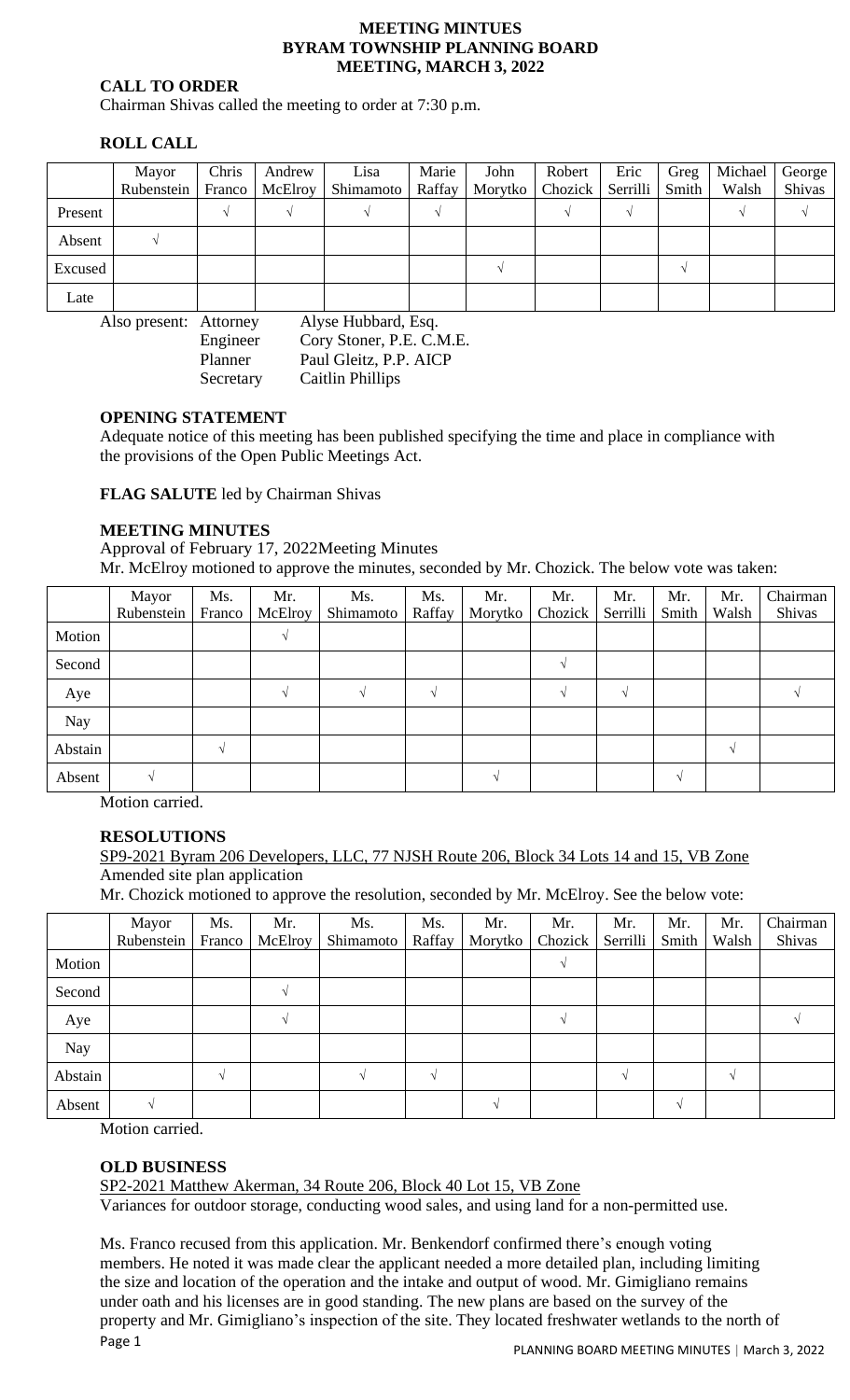the property; most of the property is within the 300' buffer of Lubbers Run, but outside the wetlands buffer. All the improvements are outside the floodplain. The wood storage area was moved to the back, side yard; they've condensed the wood area to about 40 feet wide. The unsplit logs will be on the left side, and the split wood will be on the right. The depth varies; on the unsplit side it will be 30 feet deep, and on the split side it will be 45 feet deep, because there's a small retaining wall near the woods, which changes the depth so as not to disturb the earth. They're proposing four 4x4 wood posts to be installed to delineate the area. They've also proposed a silt fence area between the wood operation and the stream, to protect from any runoff. The home is about 220 feet off the property line; the wood storage area is proposed to be 265 feet from the property line and 42 feet off the side property line. Mr. Gleitz noted regarding the use variance that other standards, including water setbacks, are outside the subsumed use, so they should maintain that the 200' setback is a separate bulk variance. Ms. Hubbard confirmed the house is about 150 feet from Lubbers Run. Mr. Gimigliano indicated they will go to the DEP to confirm if any permits are required.

Mr. Gimigliano discussed the truck turning plans, which shows a single-axel dump truck that delivers wood to the site; they can enter the driveway and back up to the log area and unload, and then exit the site onto Route 206. The size of the truck is limited to 30 feet; Mr. Stoner confirmed there's no log trucks coming in. He noted the operation is within the tree line, and confirmed 3 trees will be removed. Mr. Akerman noted one has a diameter of about 4 inches, another has 6, and another has 7. Mr. Gimigliano said they'll add that to the plan and tell the DEP. Mr. Stoner said they may need a general permit for the vegetation work. He thinks a condition of approval should be obtaining permission from the DEP. Mr. Stoner asked what happens if a car is parked in the driveway. Mr. Akerman said all deliveries are scheduled, so he'll make sure no vehicles are in the way. Another spots to park is a paved area leading to the back yard that can fit two vehicles. Mr. Akerman remains under oath from the last hearing. Chairman Shivas said if three trees are removed, he expects 3 trees to be replanted. Mr. Akerman assented, saying he's planning on evergreens. Mr. Stoner said he'd like to see added to the plans the existing disturbed areas and the areas being restored. Ms. Shimamoto said the applicant was also supposed to show where the machinery goes. Her other concern is the driveway width, and asked if there's a bypass area in case two cars go in opposite directions. Mr. Gimigliano said there's no bypass area but there's a gravel area on the side. They intend to restore that area, as it was used for the original operation. Ms. Shimamoto said if there's an area to pass, it should be depicted. She wants to ensure there are no waiting cars on 206. She noted there's likely more business when it's snowy, so the driveway should always be accessible to the delivery truck. She noted there's no restoration plan depicted.

Ms. Shimamoto stated the concerns of the Environmental Commission, namely where the wood comes from. She was made aware there is a quarantine in Sussex and Morris Counties for lanternflies, with a 50 mile radius. Mr. Akerman said he spoke with the tree service and said he doesn't want anything not from Sussex County; he doesn't get deliveries from more than 50 miles away because it would be inefficient. Ms. Shimamoto said there should be a paper trail for the wood so it can be checked in the event of an outbreak. She also asked what is done with the wood byproduct. Mr. Akerman said if there's excess bark or smaller logs, anything that can be put in his pickup truck is brought to a mulching facility in Ledgewood. Anything too large, like a stump, goes into his woods. Mr. Akerman explained the wood-splitting process; he starts with a stack of wood on pallets, and uses a log splitter in the middle and works his way out. There's nothing happening outside the four-post area; the storage area is also where he splits the wood. Mr. McElroy asked if deliveries occur on the same days or are staggered; Mr. Akerman said typically they're separate. The pick up and delivery of wood is scheduled. There is no current or proposed signage or street sales.

Mr. Gleitz confirmed there's a reluctance for permanent fencing because of the cost. His concern is silt fence is typically temporary. Mr. Akerman said he will maintain it. Ms. Raffay confirmed with Mr. Gleitz that there are two nonconforming uses happening on this property. He said this is a residential use in a commercial zone. They're adding a second use to the site, but it's commercial, so it keeps with the nature of the zone. This would be adding some business, lessening the inconsistency of the use in the zone, or it can be viewed as inconsistent with the use of the zone. He recommends looking at the impact on the neighbors and surrounding area. He noted a landscape operator or tree service business would likely be able to do what they're proposing in this application.

Chairman Shivas opened to the public, and no one spoke so Chairman Shivas closed to the public.

Mr. Aaron Kardon of 145 Spring Street, NJ was sworn in; he's a licensed planner and has provided testimony before Boards in Morris, Sussex, and Hunterdon County. He was deemed an expert. Mr. Kardon's opinion is this use tries to match the intent of the zone and fits the conditional use requirements.

Chairman Shivas opened to the public, and no one spoke so Chairman Shivas closed to the public.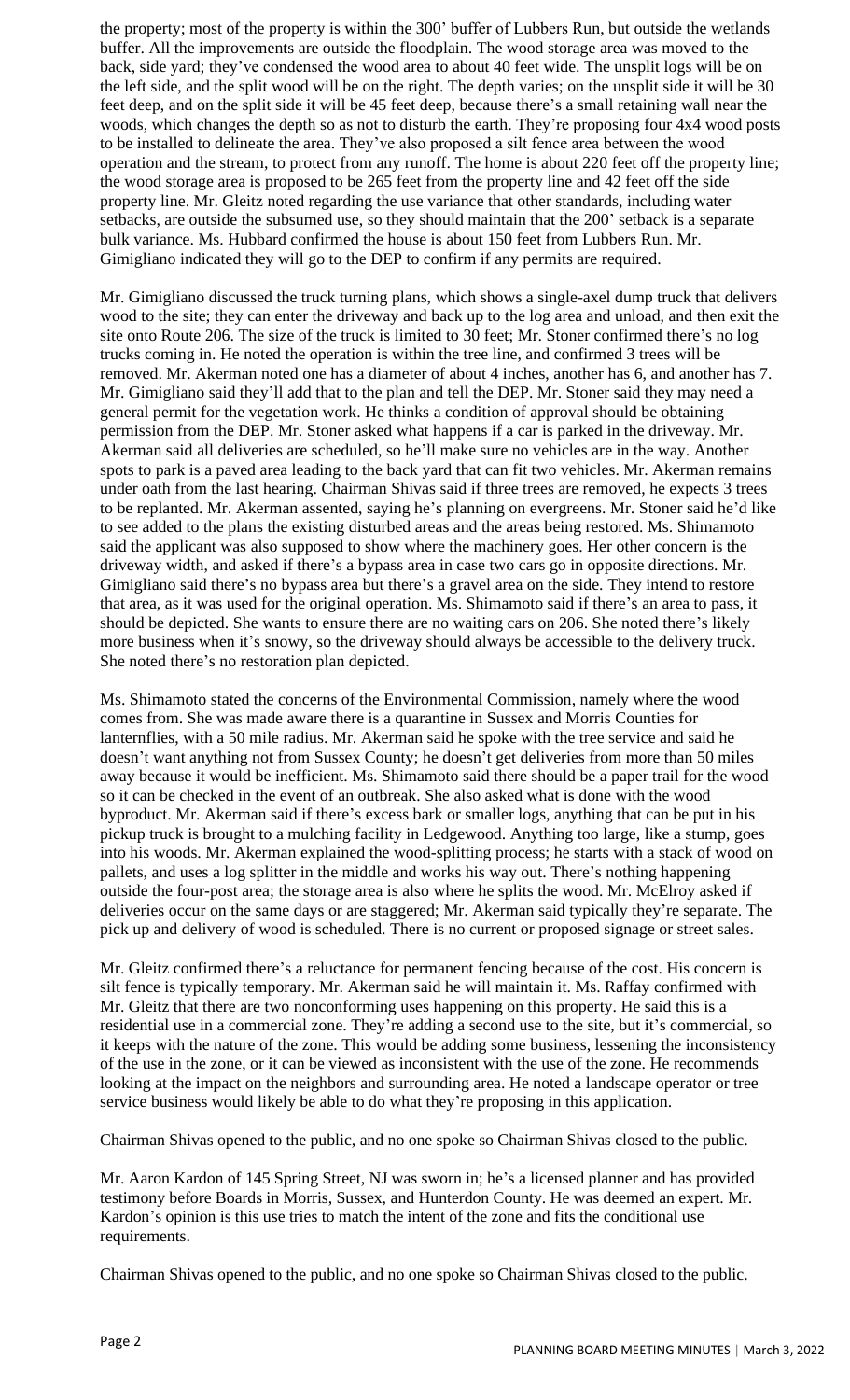Ms. Raffay asked about the amount of wood stored on site. Mr. Akerman said it's less square footage than what was previously used. Mr. Benkendorf noted that measuring the amount in cords may be difficult depending on if they're split or round, and the spacing they take up when stacked. Ms. Raffay asked how many cords are sold in a week, including deliveries. Mr. Akerman said typically 2.5-3 cords. On average it's mostly 2 cords. The stock is rotating—the more seasoned wood is sold first. The area will be empty for parts of the year, like March and April. He confirmed he will never exceed the space delineated. Mr. Stoner noted that a cord of wood by definition is 8ft wide by 4ft deep by 4ft heigh; he noted that the dimensions will vary in this area outlined. Mr. Walsh asked about the height of stacks of wood; Mr. Akerman said it's about 6 feet in height; Mr. Stoner said with those dimensions if everything was stacked he could fit 45 cords in that area. Mr. Stoner noted the wood isn't really stacked, but more in a pile. Mr. Akerman said it may be less than that in cords, since it's not compact. Mr. Akerman said he makes walls of wood along the perimeter of the area, and in the middle the wood will be tossed in. Chairman Shivas noted he has to do something to make sure the wood doesn't leave that area. Mr. Walsh noted a lot of log piles are not typically neatly stacked because they're quickly going somewhere else. Mr. Akerman confirmed the wood is rotated out within a year, and the majority is ash, and also oak and maple. Ms. Shimamoto confirmed Mr. Akerman will restore the area where the initial wood operation was. He noted he'll hire a landscaper in the summer.

Chairman Shivas opened to the public, and no one spoke so Chairman Shivas closed to the public.

Mr. McElroy noted regarding the Fire Department's memo they have requirements about keeping the driveway clear. Mr. Benkendorf confirmed their amenable to that. Ms. Hubbard went through the conditions of approval, including: only one vehicle on the property at a time for pickup, no crane trucks for delivery, apply to the DEP for jurisdiction determination, installation of a silt fence to protect the stream and define the limits, revised plans per the Engineer's approval that shows the disturbed areas and restoration, a note under the silt fence to be replaced no later than 5 years and/or as needed and maintain it, limit the hours of operation to 3-7 on weekdays and 10-7 on weekends, not backing into the property, no large trucks or tractor trailers on site other than the delivery dump truck, trees must be replaced and this be added to the plans, clearing the driveway of snow, logs coming from within a 50 miles radius and with a paper trail of all deliveries, all activities remaining in the storage area, no street sales or signage on Route 206, and complying with Fire Department requirements. Mr. Walsh added having a timeframe for restoration. There was discussion on the appropriate amount of time, considering how long it takes vegetation to grow. Mr. Gleitz confirmed October 1st.

|         | Mayor      | Ms.        | Mr.     | Ms.       | Ms.           | Mr.     | Mr.     | Mr.      | Mr.               | Mr.   | Chairman |
|---------|------------|------------|---------|-----------|---------------|---------|---------|----------|-------------------|-------|----------|
|         | Rubenstein | Franco     | McElroy | Shimamoto | Raffay        | Morytko | Chozick | Serrilli | Smith             | Walsh | Shivas   |
| Motion  |            |            |         |           |               |         |         |          |                   |       |          |
| Second  |            |            |         |           |               |         |         |          |                   |       |          |
| Aye     |            |            |         |           | $\mathcal{L}$ |         |         | $\sim$   |                   |       |          |
| Nay     |            |            |         |           |               |         |         |          |                   |       |          |
| Abstain |            | $\sqrt{ }$ |         |           |               |         |         |          |                   |       |          |
| Absent  |            |            |         |           |               | $\sim$  |         |          | $\mathbf \Lambda$ |       |          |

Mr. Chozick motioned to approve the application, seconded by Mr. Walsh. The below vote was taken

Motion carried.

### **DISCUSSION ITEM-** Byram Rules of the Planning Board

Ms. Hubbard compiled rules for the Board to adopt. Mr. Walsh said this looks consistent with other towns' rules. Ms. Hubbard took out the section on work sessions, as this Board doesn't use them. She noted these were drafted to set up the annual adoption for reorganization. Chairman Shivas said everyone on the Board votes; if there's a situation where only the Boards count, then the alternates' votes don't count. The Board considers their votes regardless, because everyone has input and deserves to be heard. Mr. Walsh asked where the rules go once this is approved; Ms. Hubbard said it's on file—it's not part of the Master Plan. Ms. Shimamoto asked about the committee list, which needs the ARC and Environmental Commission. Mr. McElroy said those groups are appointed by the Council. There was further discussion about committees. Mr. Walsh confirmed that if one isn't listed it doesn't stop them from meeting. Ms. Raffay asked about the site visit section, wondering if those visits are part of the record. Mr. Gleitz noted that if you see something and don't say anything about it, and it affects your vote, it could be an issue. If there's personal knowledge that's pertinent, it should be on record. Ms. Shimamoto asked about photographs and testimony; Ms. Hubbard said there's a difference between knowledge of the site and what's considered outside research or testimony. You have to be careful not to testify against an application. Mr. Gleitz said they can use personal knowledge because they all live in town and know how things operate, and can draw on those experiences. Testifying would be best handled through recusing or asking the Board if one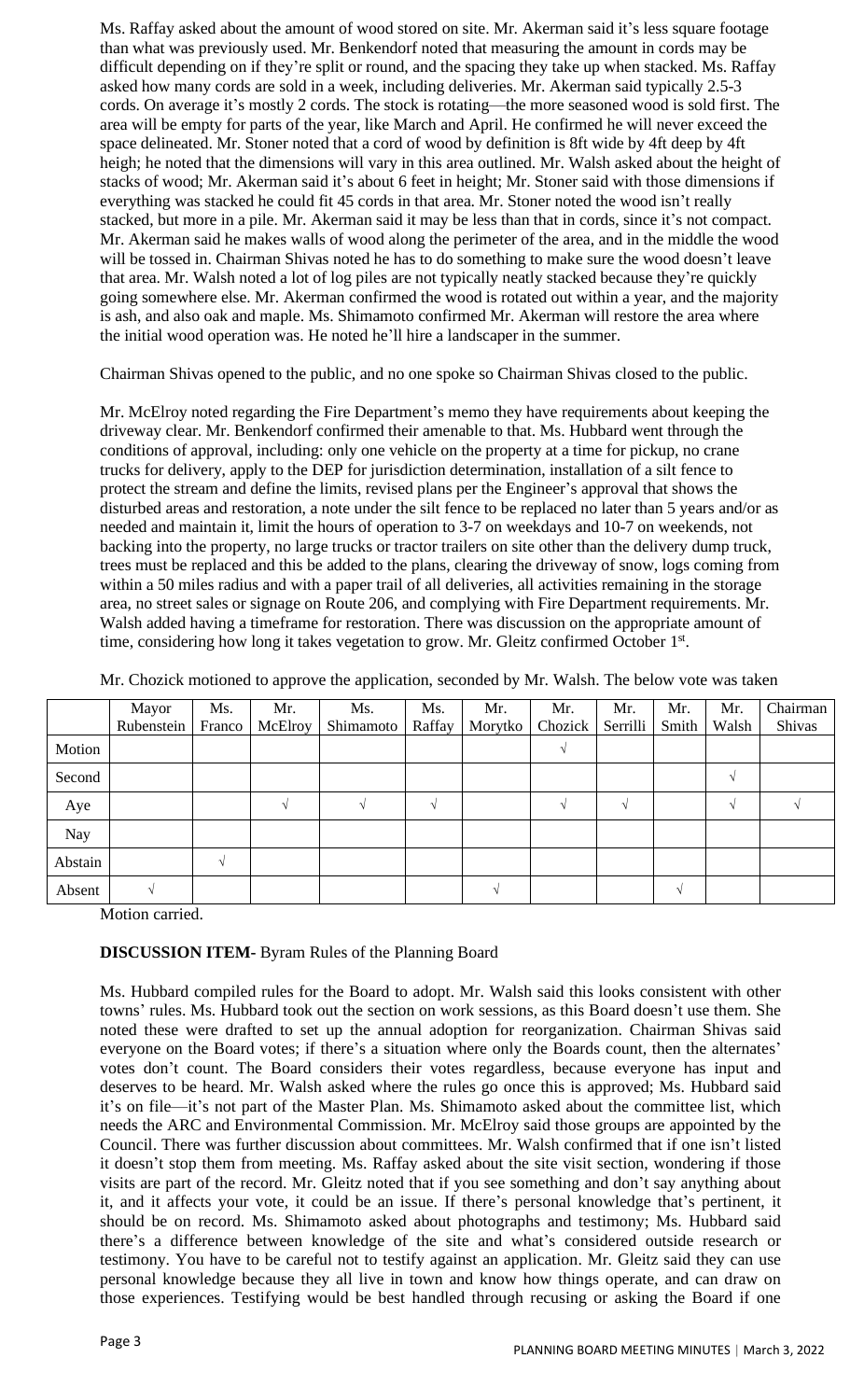should step down. Mr. Gleitz noted that a motion to deny that doesn't carry is a non-action, whereas a motion to approve that doesn't carry is a denial.

Mr. Chozick motioned to accept this with the changes made, seconded by Mr. Walsh. See the below vote:

|         | Mayor      | Ms.    | Mr.            | Ms.       | Ms.    | Mr.     | Mr.     | Mr.      | Mr.   | Mr.   | Chairman |
|---------|------------|--------|----------------|-----------|--------|---------|---------|----------|-------|-------|----------|
|         | Rubenstein | Franco | <b>McElroy</b> | Shimamoto | Raffay | Morytko | Chozick | Serrilli | Smith | Walsh | Shivas   |
| Motion  |            |        |                |           |        |         |         |          |       |       |          |
| Second  |            |        |                |           |        |         |         |          |       |       |          |
| Aye     |            |        |                |           |        |         |         |          |       |       |          |
| Nay     |            |        |                |           |        |         |         |          |       |       |          |
| Abstain |            |        |                |           |        |         |         |          |       |       |          |
| Absent  |            |        |                |           |        |         |         |          |       |       |          |

Motion carried.

**DISCUSSION ITEM-** Master Plan re-examination's needs and scope of work

Mr. Gleitz said they're determining the budget for the Re-Exam, and he's received feedback from the Council and the Highlands, and is looking for input from the Board to get a better idea of the scope of work and timeframe. Mr. Stoner noted that they should look at things that may need to be revised or updated. Mr. Gleitz said the recommendations can be general or specific, using one sentence to suggest an item that should be considered, or spending time on what approvals worked and didn't and explore options. The Re-Exam is about determining what elements are still valid. There was further discussion on Master Plan approaches. Chairman Shivas said that the Board owns the Master Plan, so it's their responsibility to make this work and provide relief. He said the next opportunity is likely ten years from now—they can change things every six months, but because of the budget, they should do this right and then not revisit it for at least another 5 years. Mr. Gleitz said they can get lists of items from the committees and Boards sent to him, and have workshops to categorize needs and then move to the public for feedback. Ms. Raffay asked if any of this work triggers new updates to plans, like stormwater information. Mr. Stoner said they'd reassess the stormwater management plan for every re-exam, including amendments. Ms. Shimamoto asked about the Natural Resource Inventory, and what the Environmental Commission should do with it. Mr. Gleitz said he's not sure how that would relate—they wouldn't need to do a lot of work for the NRI.

Chairman Shivas reviewed his report to the Council, showing the variances throughout the year. One of the main items is accessory structures, as it relates to AC units and generators. He also listed Cottage Food Operators, electric cars, impervious coverage, and soil importation. Mr. Stoner asked about the height suggestion; Chairman Shivas said it's about the calculations and helping people do this right without being an engineer. There was further discussion about the height of structures.

Mr. Chozick motioned to approve this report to the Council, seconded by Mr. Walsh. See the below vote:

|            | Mayor      | Ms.    | Mr.     | Ms.       | Ms.    | Mr.     | Mr.     | Mr.      | Mr.   | Mr.   | Chairman |
|------------|------------|--------|---------|-----------|--------|---------|---------|----------|-------|-------|----------|
|            | Rubenstein | Franco | McElroy | Shimamoto | Raffay | Morytko | Chozick | Serrilli | Smith | Walsh | Shivas   |
| Motion     |            |        |         |           |        |         |         |          |       |       |          |
| Second     |            |        |         |           |        |         |         |          |       |       |          |
| Aye        |            |        |         |           |        |         |         |          |       |       |          |
| <b>Nay</b> |            |        |         |           |        |         |         |          |       |       |          |
| Abstain    |            |        |         |           |        |         |         |          |       |       |          |
| Absent     |            |        |         |           |        |         |         |          |       |       |          |

Motion carried.

### **REPORTS FROM COMMITTEES**

*Architectural Review Committee*: No one was there to represent this.

*Building Committee*: No one was there to represent this.

*Environmental Commission*: Ms. Shimamoto said there's a meeting at the end of the month.

Open Space: Ms. Phillips said there's a meeting March 14<sup>th</sup>.

*Township Council*: Ms. Franco said they discussed gas in town. The gas companies will put the pipeline down Sparts-Stanhope Road. Mr. Stoner said he met with Elizabethtown Gas and looked at the areas in town. Ms. Franco said they're due to pave the roads in the spring. They also discussed the lake management plan for the three major lakes in town.